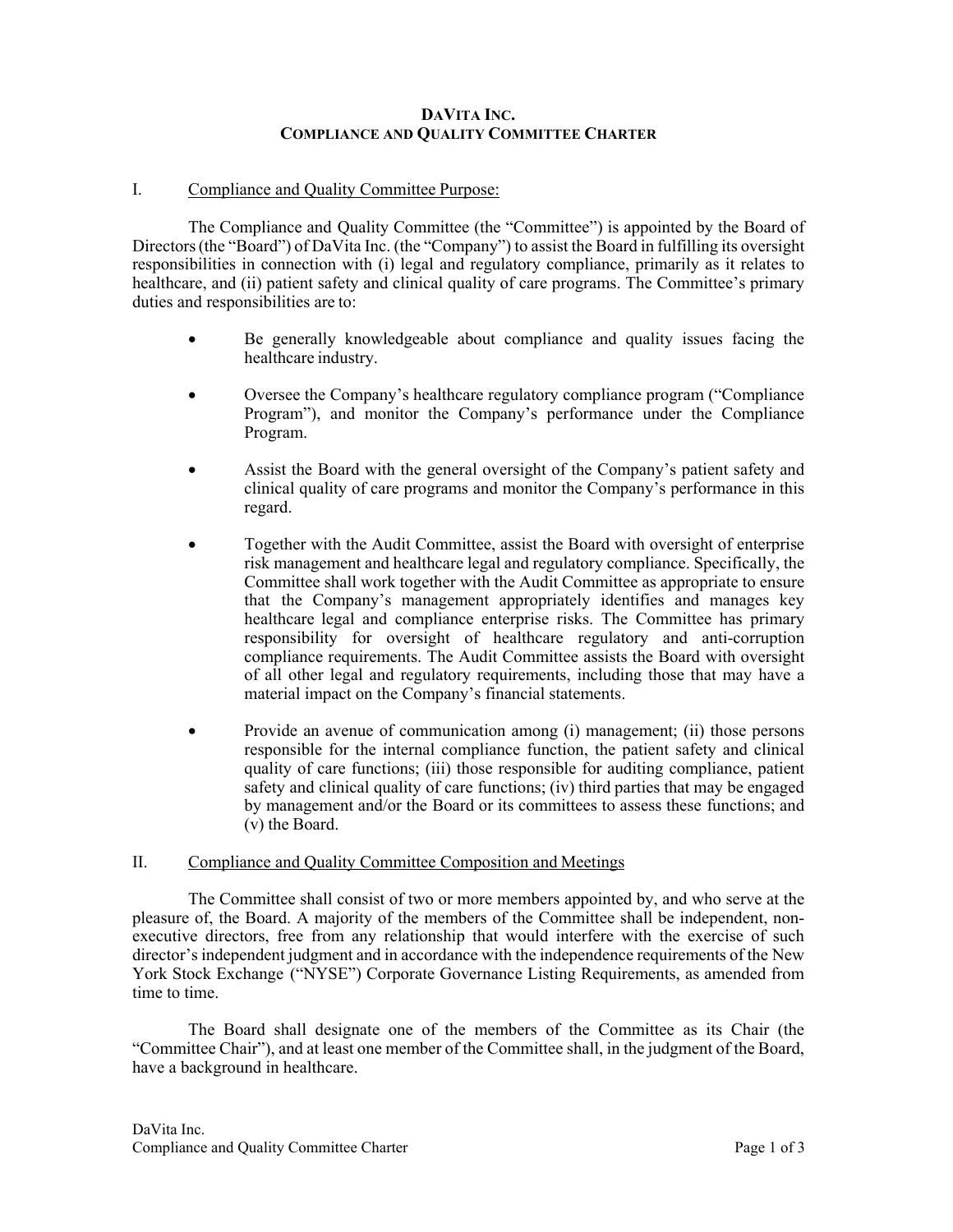The Committee shall meet at least four times annually. The Committee Chair will direct the preparation of or otherwise approve an agenda in advance of each meeting. A quorum for the transaction of business at any meeting of the Committee shall consist of a majority of the Committee members. The Committee will report regularly to the Board and may form and delegate authority to subcommittees consisting of one or more members when it deems appropriate.

# III. Compliance and Quality Committee Responsibilities and Duties

# **Legal and Regulatory Compliance Responsibilities**

The legal and regulatory compliance oversight responsibilities and duties of the Committee shall include the following:

- 1. Oversee, review and monitor the effectiveness of the Compliance Program and recommend modifications to the Board, as necessary or appropriate;
- 2. Review and oversee compliance with Federal healthcare program requirements and anti-corruption laws, rules and regulations;
- 3. Ensure proper communication of significant healthcare regulatory compliance issues to the Board;
- 4. Review significant healthcare regulatory compliance risk areas and the steps management has taken to monitor, control and report such compliance risk exposures;
- 5. Review and oversee the performance of the Chief Compliance Officer (including providing input to the Compensation Committee of the Board with respect to the compensation of the Chief Compliance Officer), the Management Compliance Committee and the Compliance Department;
- 6. Periodically evaluate new developments and current and emerging trends in regulation, legislation, public policy, compliance and enforcement that may affect companies in the healthcare industry;
- 7. Meet no less than four times per year in executive session with the Chief Compliance Officer to discuss, among other things, the Compliance Program and to receive an update on compliance activities initiated or completed during the quarter; and
- 8. Periodically review the Company's Code of Conduct to ensure that it is adequate and up-to date. In coordination with the Audit Committee of the Board, as appropriate, review any violations of the Company's Code of Conduct by any Company executive officer, senior vice president or other person whose position is equivalent to or above a senior vice president and review, assess and/or recommend corrective action as the Committee determines necessary or appropriate.

## **Clinical Quality Responsibilities**

The patient safety and clinical quality of care oversight responsibilities and duties of the Committee shall include the following: